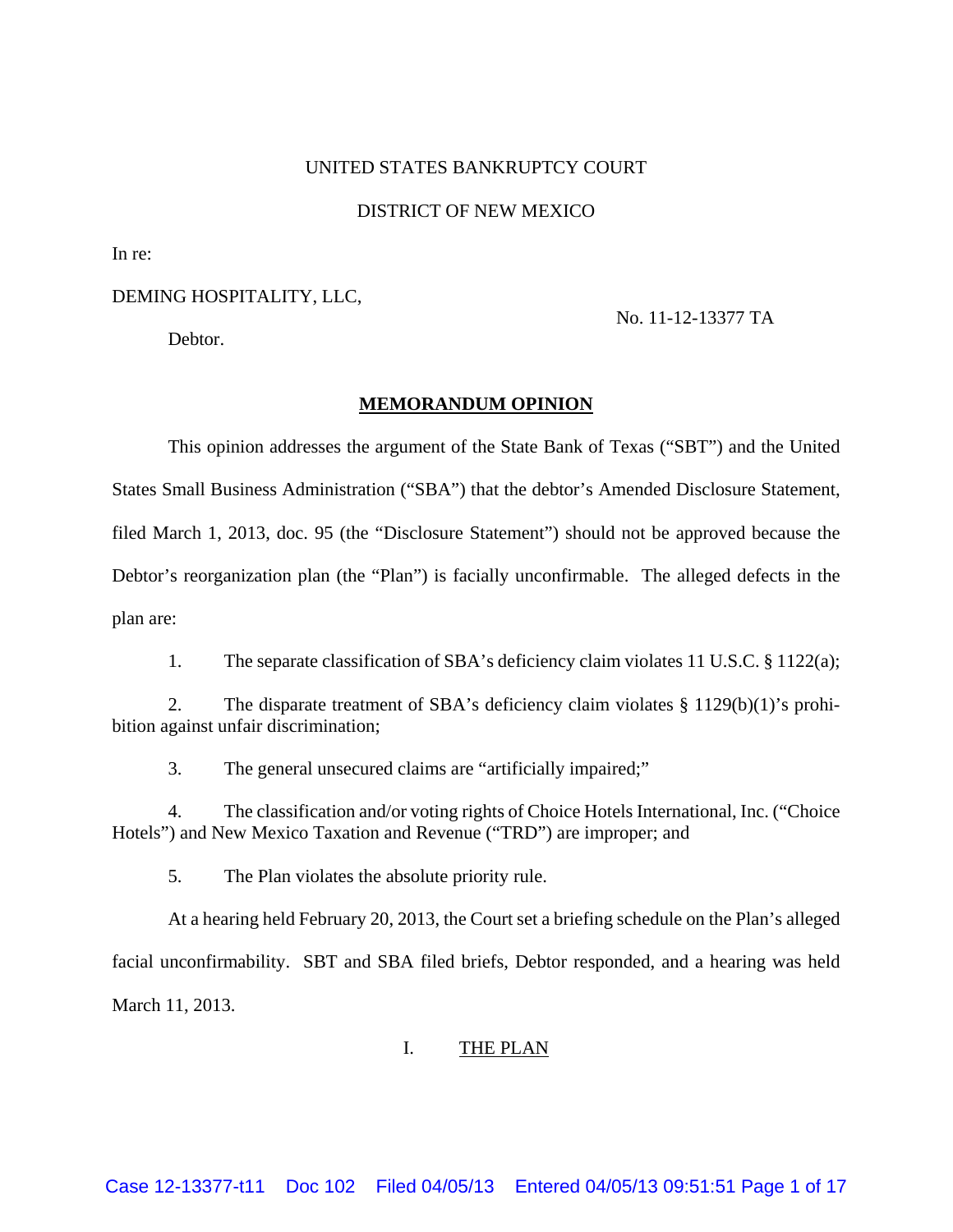Debtor's Plan, filed January 7, 2013, provides for eight classes of claims: Four classes of secured claims (SBT, SBA, TRD, and Luna County); a class for Choice Hotels; a class for non-priority unsecured claims other than the SBA's deficiency claim; a class for SBA's deficiency claim; and an equity class. The Plan provides, in pertinent part:

- 1. Class 2 Secured (SBA): SBA has a junior lien on Debtor's real and personal property, securing a debt of about \$1,500,000. SBA's claim is treated as wholly unsecured and reclassified as a Class 7 unsecured claim. SBA's lien is stripped;
- 2. Class 4 Secured (TRD): TRD has a junior lien on Debtor's real and personal property, securing unpaid gross receipts tax debt of about \$27,800. TRD's claim is treated as wholly unsecured, and therefore as an unsecured priority tax claim;
- 3. Class 5 (Choice Hotels): Choice Hotels is the franchisor under a certain Licensing Agreement, an executory contract with a \$67,000 pre-petition arrearage. Debtor proposes to assume the contract and pay Choice Hotels \$50,000 in full satisfaction of the arrearage;
- 4. Class 6 (General Unsecured Claims): General unsecured claims are to be paid 75% of their claim amounts within 30 days of the effective date;
- 5. Class 7 (SBA Deficiency Claim): SBA is to be paid \$25,000 on its \$1,500,000 deficiency claim, within 30 days of the effective date; and
- 6. Class 8 (Equity Interests): Equity interests would retain their equity, in exchange for investing \$150,000 of "new value" into the Debtor.

SBA and SBT stated in their briefs and in open court that they would vote to reject, and

would object to, the Plan.

# II. THE COURT HAS DISCRETION TO DISAPPROVE THE DISCLOSURE STATE-MENT IF THE PLAN IS UNCONFIRMABLE ON ITS FACE

 It is within the Court's discretion to deny approval of a disclosure statement if the accompanying plan is unconfirmable on its face. *See In re American Capital Equipment, LLC,* 688 F.3d 145, 154 (3d Cir. 2012) (citing *Norton Bankr. Law Practice*, the court stated that "[i]t appears to be within the discretion of the bankruptcy court to withhold approval of a disclosure statement if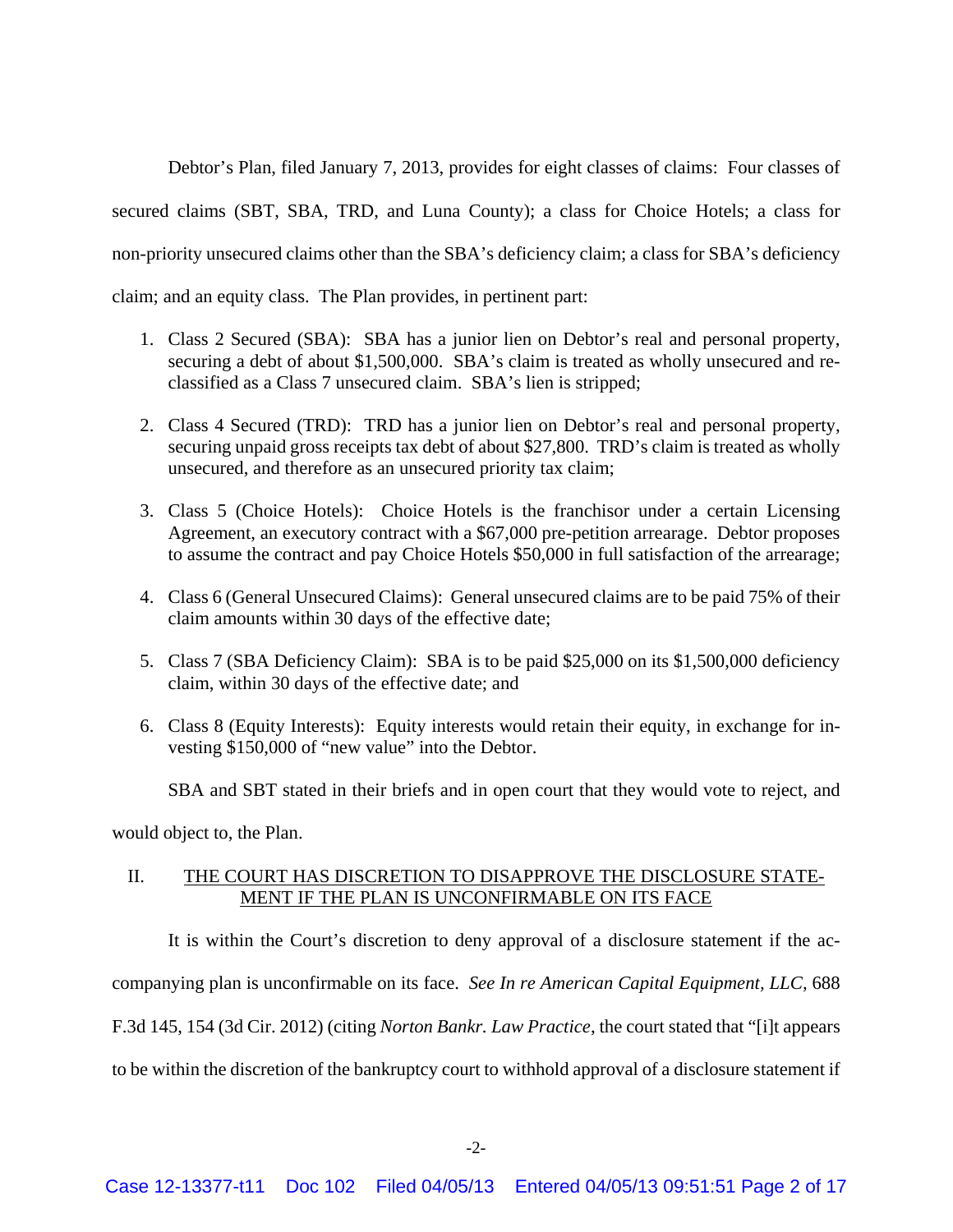the accompanying plan is unconfirmable"); *Alexander Properties, LLC v. Patapsco Bank,* 883 F. Supp. 2d 552, 554, 560 (D. Md. 2012) (bankruptcy court correctly declined to approve debtor's disclosure statement because the plan was not confirmable); *In re Arnold,* 471 B.R. 578, 585 (Bankr. C.D. Cal. 2012) (appropriate to deny approval of disclosure statement where plan is unconfirmable on its face); *In re GSC, Inc.,* 453 B.R. 132, 157, n. 27 (Bankr. S.D.N.Y. 2011), citing *In re Quigley Co., Inc.,* 377 B.R. 110, 115 (Bankr. S.D.N.Y. 2007) (same); *In re Main St. AC, Inc.*, 234 B.R. 771, 775 (Bankr. N.D. Cal. 1999) (same).

#### III. CLASSIFICATION OF SBA'S DEFICIENCY CLAIM

 SBT and SBA argue that the separate classification of SBA's deficiency claim from other unsecured claims violates §  $1122(a)$ .

There is no controlling Tenth Circuit law on whether substantially similar claims may be

separately classified. As stated in *In re City of Colorado Springs Spring Creek General Imp. Dist.,* 

187 B.R. 683, 687 (Bankr. D. Colo. 1995) ("*Spring Creek*"):

The express language of § 1122(a) imposes only one requirement—that claims in a given class be substantially similar to each other. There is no requirement that all substantially similar claims be placed in the same class nor is there a prohibition against classifying substantially similar claims separately. Almost all courts interpreting § 1122(a) recognize that it does not prohibit separate classification of similar claims, yet many courts, including seven Circuit Courts of Appeal, have augmented § 1122(a) to impose restrictions on a plan proponent's ability to separate similar claims.<sup>FN3</sup>

FN3. The Second, Third, Fourth, Fifth, Sixth, Eighth and Eleventh Circuit Courts of Appeal have imposed such restrictions. *See, e.g., Boston Post Road Ltd. Partnership v. F.D.I.C. (In re Post Road Ltd. Partnership),* 21 F.3d 477, 483 (2nd Cir.1994); *John Hancock Mut. Life Ins. Co. v. Route 37 Business* 

<sup>&</sup>lt;sup>1</sup> SBT also argues that it is improper to classify SBA's claim twice, first as a secured claim (Class 2) and then as a wholly unsecured deficiency claim (Class 7). The Court is not particularly troubled by this, since under Debtor's proposal SBA would only be allowed to vote once (as a Class 7 unsecured creditor), and the classification scheme makes Debtor's proposed treatment of SBA's claim clear.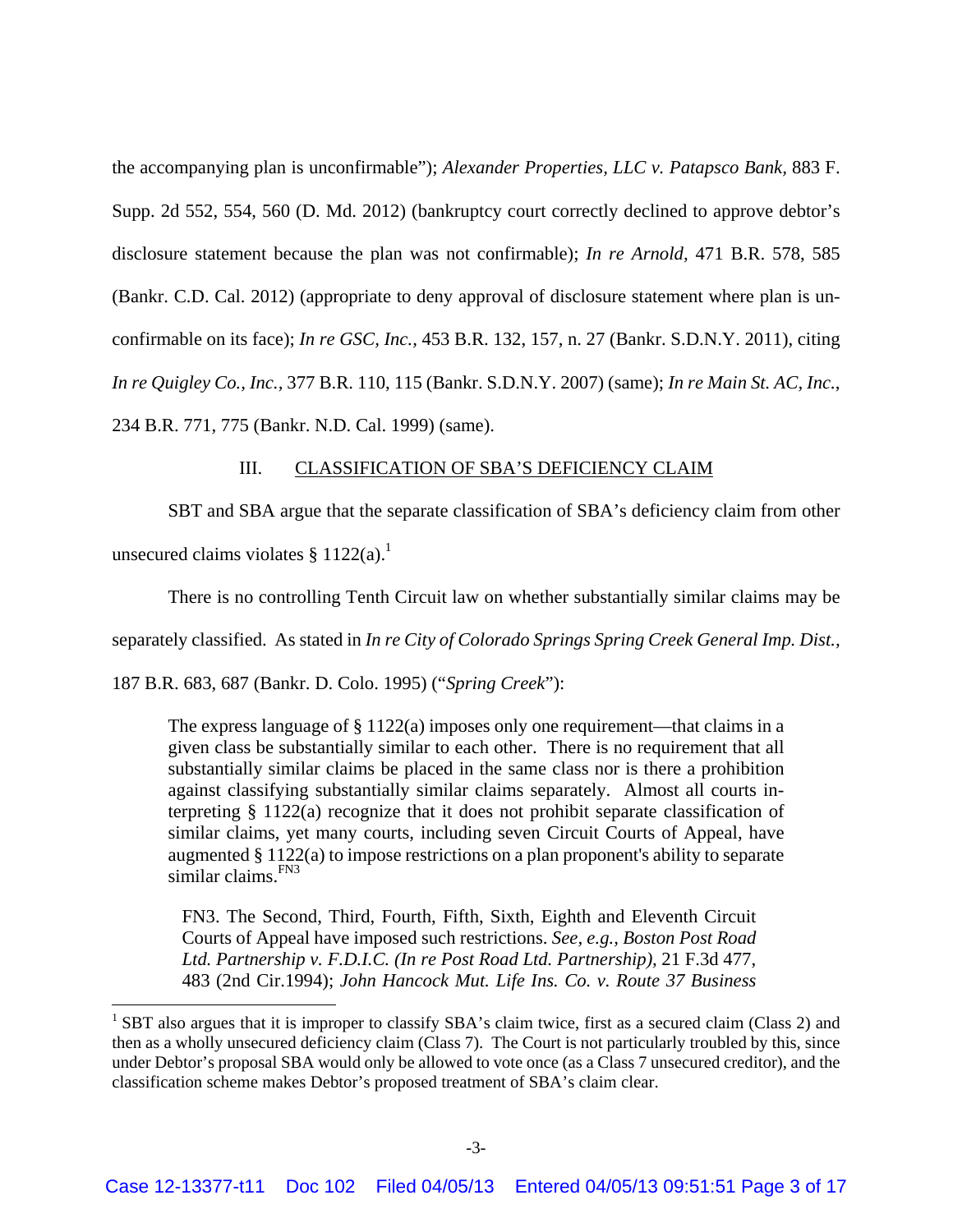*Park Assoc.,* 987 F.2d 154, 159–60 (3d Cir.1993); *Lumber Exch. Bldg. Ltd. Partnership v. Mutual Life Ins. Co. (In re Lumber Exch. Bldg. Ltd. Partnership),* 968 F.2d 647, 649 (8th Cir.1992); *Travelers Ins. Co. v. Bryson Properties, XVIII (In re Bryson Properties, XVIII),* 961 F.2d 496, 502 (4th Cir.1992); *Phoenix Mut. Life Ins. Co. v. Greystone III Joint Venture (Matter of Greystone III Joint Venture),* 995 F.2d 1274, 1278–1279 (5th Cir.1991); *Olympia & York Florida Equity Corp. v. Bank of N.Y. (In re Hollywell Corp.),* 913 F.2d 873, 880 (11th Cir.1990); *Teamsters Nat'l Freight Indus. Negotiating Committee v. U.S. Truck Co. (In re U.S. Truck Co.),* 800 F.2d 581, 586 (6th Cir.1986).

The main judicial gloss on  $\S 1122(a)$  is that the subsection prohibits a debtor from sepa-

rately classifying similar claims to "gerrymander" a consenting class:

When objections to classification under § 1122(a) arise, courts are usually presented with allegations that the plan proponent separately classified similar claims only to ensure acceptance by at least one class of impaired claims as required by § 1129(a)(10). Such manipulation is viewed as an abuse of Chapter 11. In the oft cited case of *Phoenix Mut. Life Ins. Co. v. Greystone III Joint Venture (Matter of Greystone III Joint Venture),* 995 F.2d 1274 (5th Cir. 1991), the Fifth Circuit held that "one clear rule" has emerged from the otherwise muddled § 1122 case law: "[T]hou shalt not classify similar claims differently in order to gerrymander an affirmative vote on a reorganization plan". *Greystone,* 995 F.2d at 1279.

*Spring Creek,* 187 B.R. at 687-88. *See also In re SunCruz Casinos, LLC,* 298 B.R. 833, 837

(Bankr. S.D. Fla. 2003) (collecting 19 cases); *In Dean,* 166 B.R. at 953.

 If a creditor objects to the classification scheme on gerrymandering grounds, most courts require the plan proponent to justify the classification. *See In re Dean,* 166 B.R. at 949 (Bankr. D.N.M. 1994) (debtor must demonstrate reasons apart from gerrymandering to separately classify); *In re Barakat,* 99 F.3d 1520, 1526 (9th Cir. 1996), *cert. denied,* 520 U.S. 1143 (1997) (business or economic justification required); *In re Tucson Self-Storage, Inc.*, 166 B.R. 892, 898 (9<sup>th</sup> Cir. BAP 1994) (placed justification burden on debtor); *In re Heritage Organization, LLC*, 375 B.R. 230, 303 (Bankr. N.D. Tex. 2007) (discussing when separate classification justified). *See also*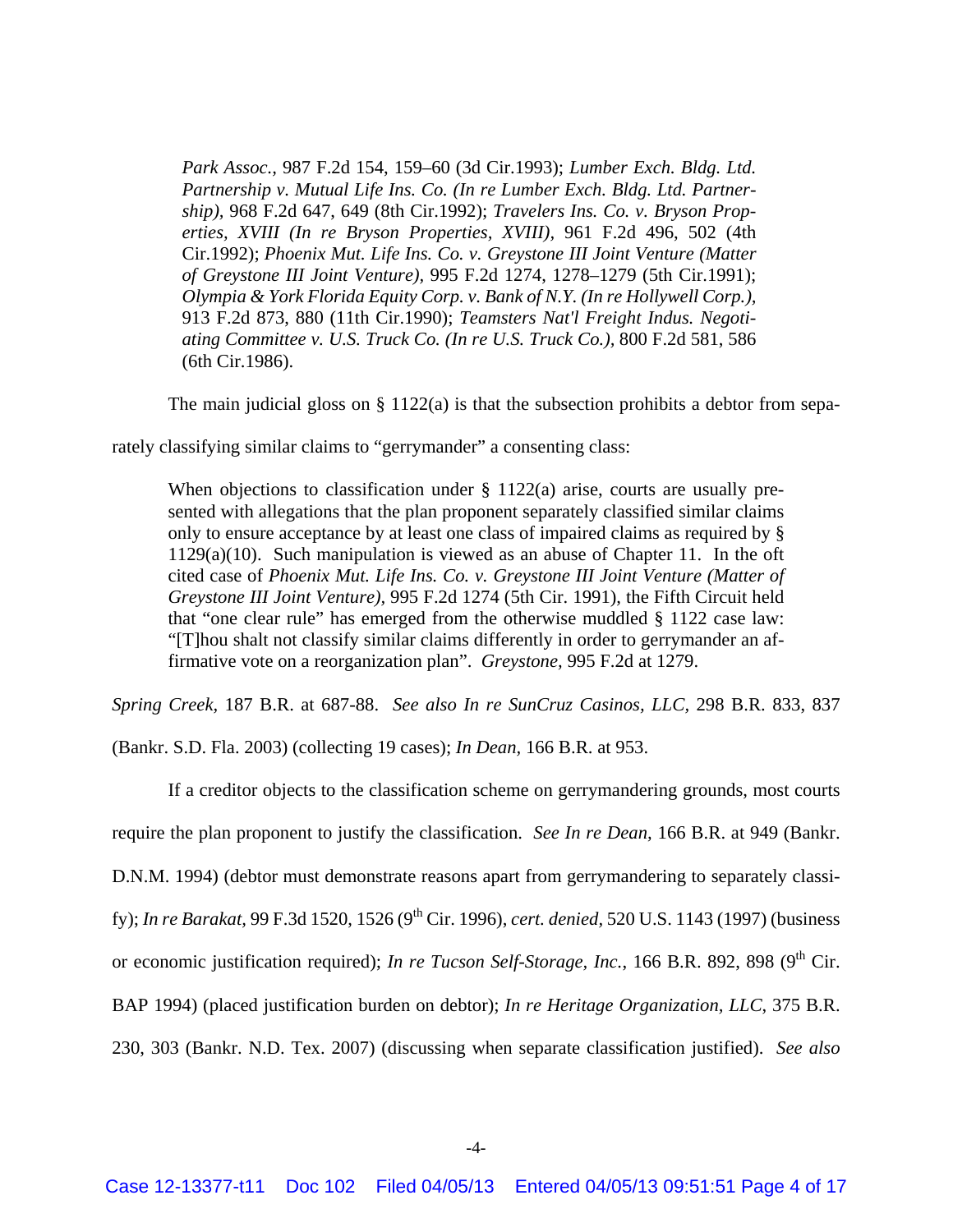*Spring Creek*, 187 B.R. at 683, n. 4 (collecting cases).

 A few courts have been reluctant to read anti-gerrymandering (or other) restrictions into § 1122(a). *See, e.g., Spring Creek,* 187 B.R. at 689; *In re ZRM–Oklahoma Partnership,* 156 B.R. 67, 70 (Bankr. W.D. Okla. 1993); *Principal Mut. Life Ins. Co. v. Baldwin Park Towne Center, Ltd. (In re Baldwin Park Towne Center, Ltd.),* 171 B.R. 374, 377 (Bankr. C.D. Calif. 1994); *In re Dow Corning Corp.*, 244 B.R. 634, 650 (Bankr. E.D. Mich. 1999), *aff'd*, 255 B.R. 445 (E.D. Mich. 2000) (citing *ZRM-Oklahoma*). These courts argue that the restrictions imposed are not found in the language of § 1122(a), which is plain and unambiguous. They also argue that reading such restrictions into § 1122(a) is unnecessary, given the safeguards found in § 1129, e.g. the prohibition against "unfair discrimination" in § 1129(b), the "fair and equitable" requirement of § 1129(b), and the "good faith" requirement of § 1129(a)(3).

The Court will adopt the "one clear rule" against gerrymandering to satisfy § 1129(a)(10), whether the source of the rule is § 1122(a) or § 1129. Since the plan proponent has the burden of proving compliance with  $\S 1129$  in any event,<sup>2</sup> the Court will place the burden on the plan proponent to justify any separate classification of substantially similar claims, if a party in interest objects on gerrymandering grounds.

 If the plan proponent carries its burden of showing that substantially similar claims were not separately classified to gerrymander a consenting class of impaired claims, the Court will make no further inquiry into whether the separate classification of similar claims violates § 1122(a); any

<sup>2</sup> S*ee, e.g., Heartland Fed. Sav. & Loan Assn. v. Briscoe Enter., Ltd., II (In re Briscoe Enter., Ltd., II)*, 994 F.2d 1160, 1165 (5th Cir. 1993), *cert. denied*, 510 U.S. 992 (1993); *Beal Bank, S.S.B. v. Waters Edge Ltd. Partnership*, 248 B.R. 668, 690 (D. Mass. 2000), citing *Landing Assocs. Ltd.,* 157 B.R. 791, 818 (Bankr. W.D. Tex. 1993).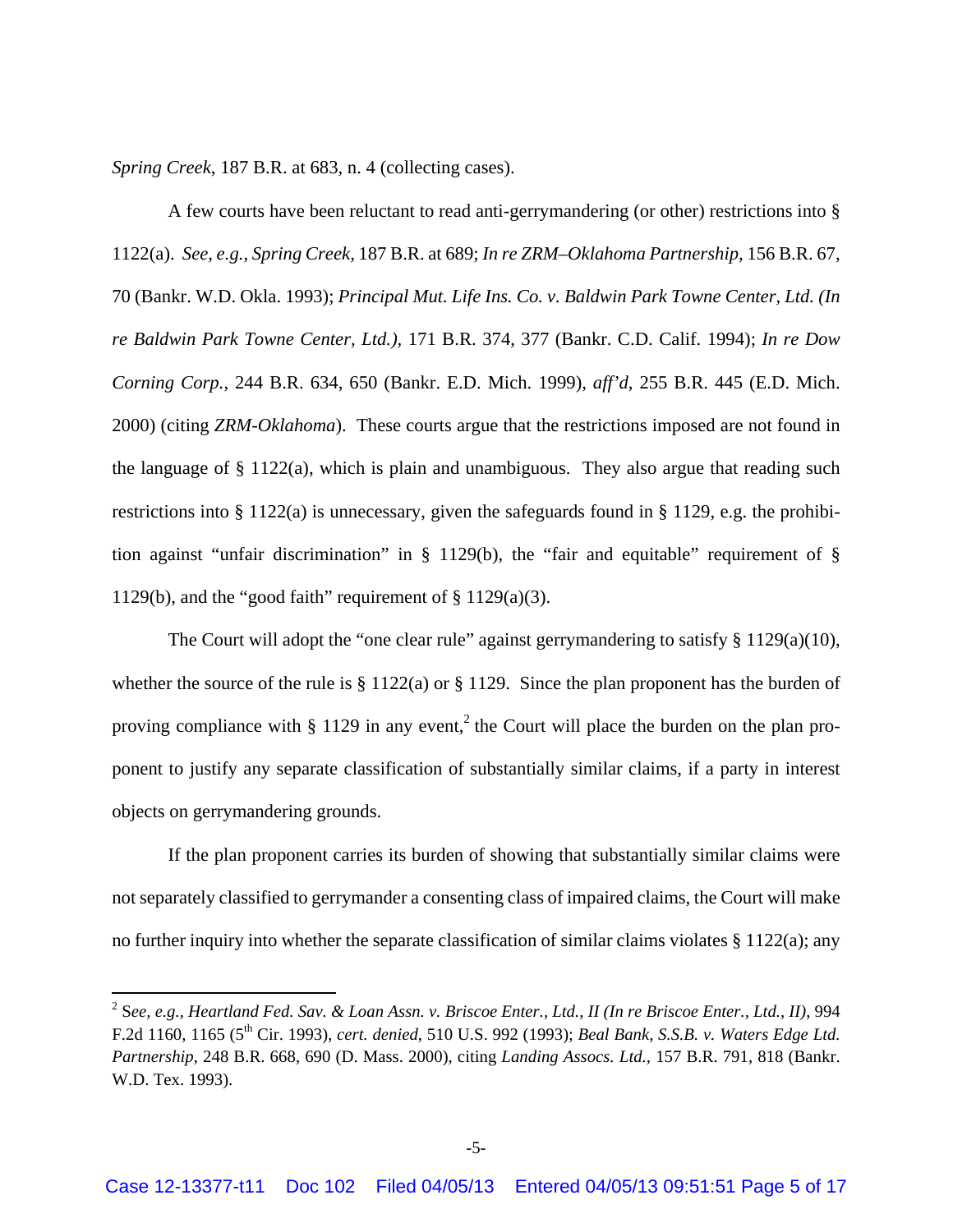remaining confirmation issues would be addressed under § 1129.

 Analyzing separate classification objections in this way protects creditors from gerrymandering and/or other improper classification attempts, while not taking undue liberties with the text of  $\S 1122(a)$ .

 Using the foregoing framework, the Court concludes that the Plan is not facially unconfirmable because it classifies SBA's deficiency claim separately. Debtor has the burden of showing that SBA's deficiency claim was not separately classified to gerrymander a consenting class or for some other improper purpose, and should be given the opportunity to do so. It could well be SBA's deficiency claim was classified separately to gerrymander the vote, but the Court will not rule on the issue until Debtor is given the opportunity to present evidence to explain its classification scheme.

## IV. DISPARATE TREATMENT OF SBA'S DEFICIENCY CLAIM

 Under the Plan, general unsecured creditors would be paid 75% of their claims within 30 days of the Plan's effective date. In contrast, by the same deadline SBA would receive a lump sum payment of \$25,000 on its approximate \$1,500,000 claim, or about 1.67%. SBT and SBA argue that this disparate treatment violates 11 U.S.C. § 1129(b)(1)'s prohibition against "unfair discrimination."3

 There is no controlling Tenth Circuit authority on what "discriminate unfairly" means. Other courts have developed a variety of tests to distinguish between "fair" and "unfair" dis-

<sup>&</sup>lt;sup>3</sup> Section 1129(b)(1) provides that "Notwithstanding section 510(a) of this title, if all of the applicable requirements of subsection (a) of this section other than paragraph (8) are met with respect to a plan, the court, on request of the proponent of the plan, shall confirm the plan notwithstanding the requirements of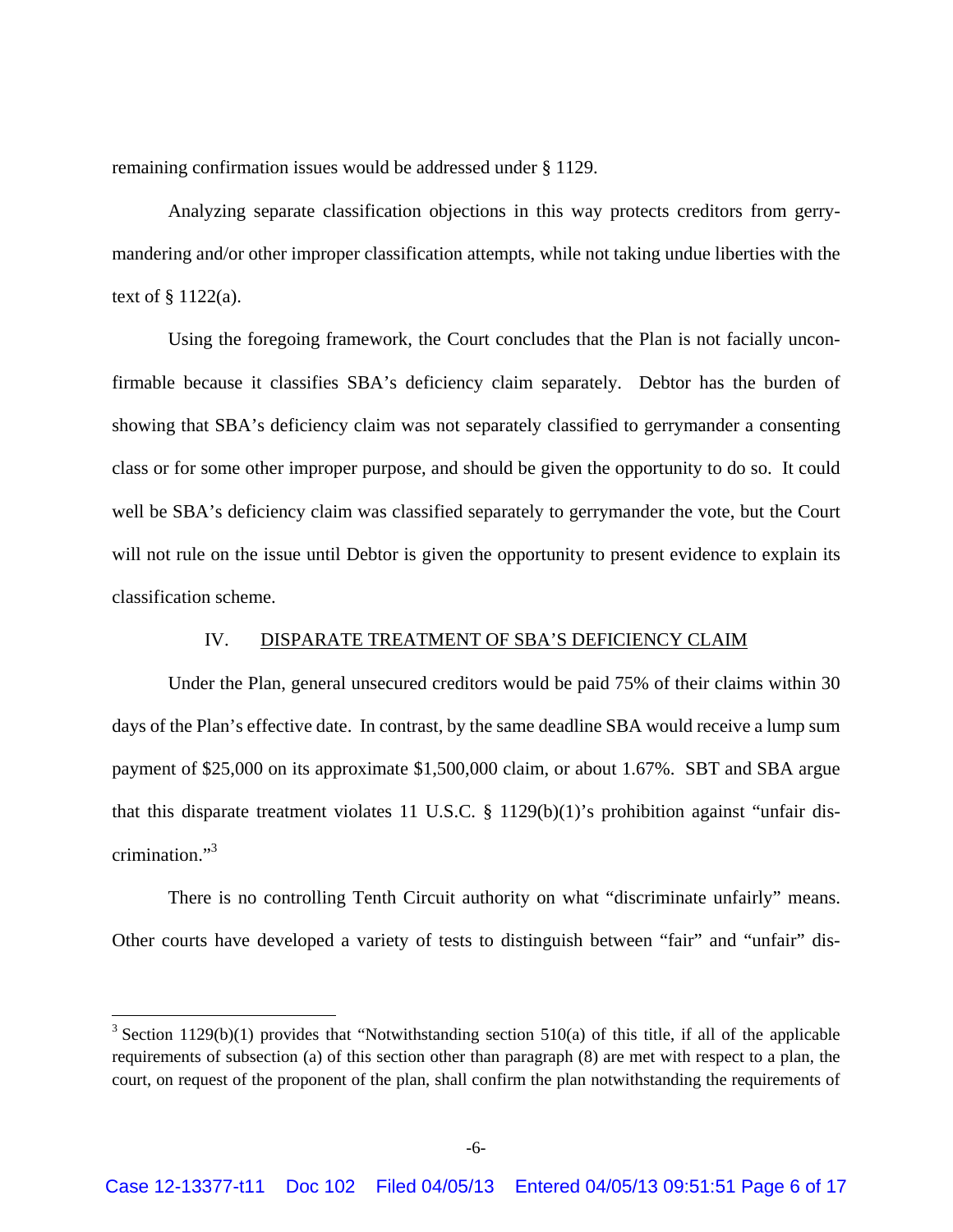crimination. Some have followed *In re Aztec Co.,* 107 B.R. 585, 590 (Bankr. M.D. Tenn. 1989), and considered (1) whether the discrimination is supported by a reasonable basis; (2) whether the debtor can confirm and consummate a plan without the discrimination; (3) whether the discrimination is proposed in good faith; and (4) the treatment of the classes discriminated against. *See, e.g., In re Riviera Drilling & Exploration Co.,* 2012 WL 6719591 (Bankr. D. Colo. 2012); *Ownby v. Jim Beck, Inc. (In re Jim Beck, Inc.)*, 214 B.R. 305, 307 (W.D. Va. 1997), *aff'd,* 162 F.3d 1155 (4th Cir. 1998); *In re Sea Trail Corp.*, 2012 WL 5247175 (Bankr. E.D.N.C. 2012).

 A refinement of the test changes the fourth factor to "the degree of the discrimination is directly related to the basis or rationale for the discrimination." *In re Ambanc La Mesa L.P.,* 115 F.3d 650, 656 (9th Cir.1997), *cert. denied,* 522 U.S. 1110 (1998); *In re TCI 2 Holdings, LLC*, 428 B.R. 117, 157 (Bankr. D.N.J. 2010)*, In re Hawaiian Telcom Communications, Inc.,* 430 B.R. 564, 605 (Bankr. D. Haw. 2009); *In re American Trailer and Storage, Inc.,* 419 B.R. 412, 443 (Bankr. W.D. Mo. 2009); *In re Snyders Drug Stores, Inc.,* 307 B.R. 889, 894–95 (Bankr. N.D. Ohio 2004); *In re Internet Navigator Inc.,* 289 B.R. 128, 132 (Bankr. N.D. Iowa 2003).

 A condensed version of this test is whether there is a reasonable basis for the discrimination and whether the debtor can confirm a plan without it. *See In re Lernout & Hauspie Speech Products, N.V.,* 301 B.R. 651, 660 (Bankr. D. Del. 2003), *aff'd,* 308 B.R. 672 (D. Del. 2004), citing *In re Ambanc La Mesa*; *In re Crosscreek Apartments, Ltd.,* 213 B.R. 521, 537 (Bankr. E.D. Tenn. 1997) ("at a minimum there must be a rational or legitimate basis for the discrimination and the discrimination must be necessary for the reorganization").

<u> 1989 - Johann Stein, marwolaethau a gweledydd a ganlad y ganlad y ganlad y ganlad y ganlad y ganlad y ganlad</u>

such paragraph if the plan does not discriminate unfairly, and is fair and equitable, with respect to each class of claims or interests that is impaired under, and has not accepted, the plan."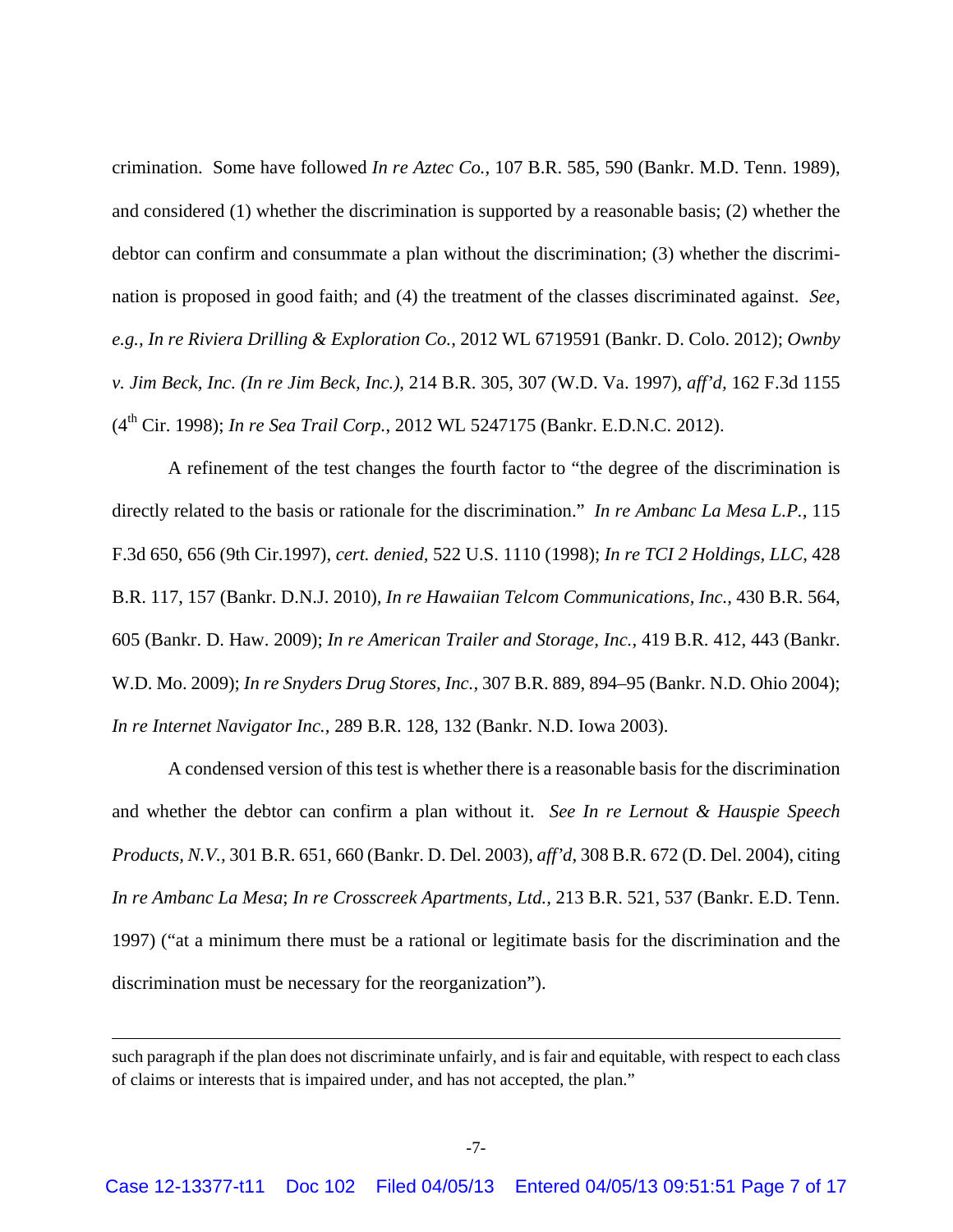Other courts have adopted a "rebuttable presumption test" proposed by Professor Bruce Markell.4 *See In re Tribune Co.*, 472 B.R. 223, 241 (Bankr. D. Del. 2012); *In re Armstrong World Ind., Inc.,* 348 B.R. 111, 121 (D. Del. 2006); *In re Unbreakable Nation Co.,* 437 B.R. 189, 202 (Bankr. E.D. Pa. 2010), *In re Quay Corp. Inc.,* 372 B.R. 378, 386 (Bankr. N.D. Ill. 2007), *In re Greate Bay Hotel & Casino, Inc.*, 251 B.R. 213, 231 (Bankr. D.N.J. 2000), *In re Dow Corning Corp.,* 244 B.R. 696, 701–03 (Bankr. E.D. Mich. 1999). For the plan proponent to rebut the presumption, it must show that outside of bankruptcy, the dissenting class would receive less than the class receiving a greater recovery, or that the alleged preferred class had infused new value which offset its gain. *In re Riviera Drilling,* 2012 WL 6719591, at \*7, citing *In re Dow Corning Corp.*, 244 B.R. 696.

 Regardless of the standard used to determine unfair discrimination, courts agree that if the treatment of substantially similar claims is "grossly disparate," it is very difficult for the plan proponent to show "fair" discrimination. *See Tribune,* 472 B.R. at 243 (defining grossly disparate as a difference of 50% or more in the recovery (e.g. 10% versus 60% recovery), and saying that courts have "roundly rejected plans" proposing such treatment); *In re Sea Trail,* 2012 WL 5247175 at \*8 ("A crucial distinction . . . between cases in which plans have been determined to be

<sup>&</sup>lt;sup>4</sup> "I propose that a court should not confirm a nonconsensual plan, even if it provides fair and equitable treatment for all classes, when there is: (1) a dissenting class; (2) another class of the same priority; and (3) a difference in the plan's treatment of the two classes that results in either (a) a materially lower percentage recovery for the dissenting class (measured in terms of the net present value of all payments), or (b) regardless of percentage recovery, an allocation under the plan of materially greater risk to the dissenting class in connection with its proposed distribution. . . . In either case—disparity of recovery or disparity of risk—the plan proponent can rebut the presumption of unfairness by proving that the difference in treatment is attributable to differences in the prepetition status of the creditors. In the case of a difference in the present value of the recovery, the presumption may also be overcome by a demonstration that contributions will be made by the assenting classes to the reorganization, and that these contributions are commensurate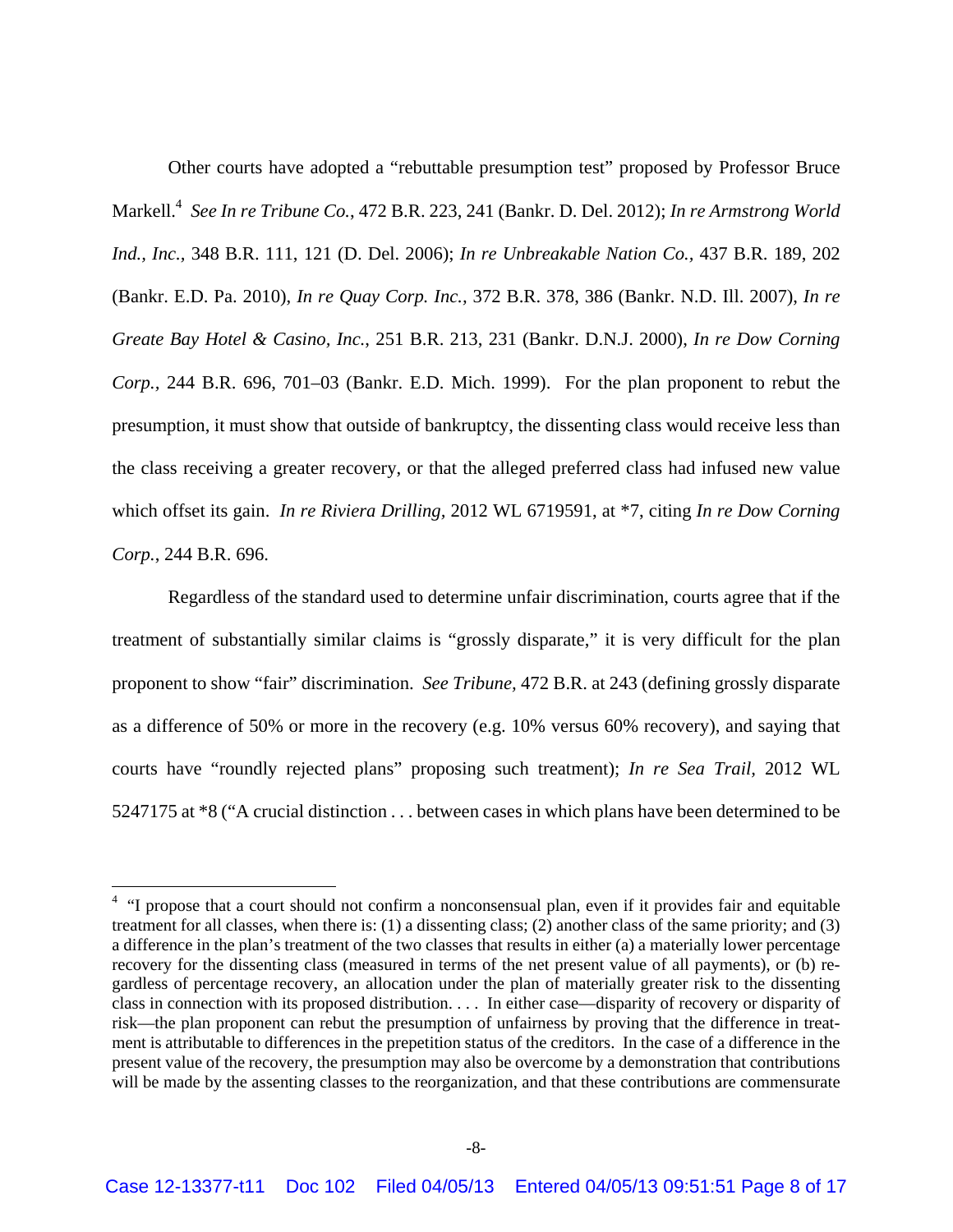unfairly discriminatory and those that have not is the magnitude of the difference in the amount of recovery between similarly-situated classes); *In re Unbreakable Nation Co.,* 437 B.R. 189, 203 (Bankr. E.D. Pa. 2010) (apparently adopting the "grossly disparate" rule, but finding that the distribution proposed was not materially different); *In re Greate Bay Hotel,* 251 B.R. at 231 (grossly disparate treatment is difference of 50% or more; collects cases denying confirmation because of such treatment); *In re Crosscreek Apartments, Ltd.,* 213 B.R. at 537-38; *In re Cranberry Hill Assocs., L.P.,* 150 B.R. 289, 290-91 (Bankr. D. Mass. 1993); *In re Tucson Self-Storage, Inc.,* 166 B.R. at 898 (confirmation denied when plan proposed to pay trade creditors 100% and deficiency claim 10%); *In re Aztec Co.*, 107 B.R. at 591 (plan discriminated unfairly by paying insider claims nearly in full while paying noninsider claims a de minimus amount); *In re Caldwell,* 76 B.R. 643, 646 (Bankr. E.D. Tenn. 1987) (confirmation denied where credit card debt was to receive 100%, while other unsecured creditors were to receive 22.7%); *In re Barney & Carey Co.*, 170 B.R. 17 (Bankr. D. Mass 1994) (denying confirmation where deficiency claim was to be paid 100%, while general unsecured claims were to receive 15%).

In *In re Crawford*, 324 F.3d 539, 542 ( $7<sup>th</sup>$  Cir. 2003), Judge Posner, reviewing whether a Chapter 13 plan discriminated unfairly,<sup>5</sup> reviewed tests developed in Chapter 13 practice, including one very similar to the *Aztec/Ambanc La Mesa* test. He was critical of the test,<sup>6</sup> and stated:

We haven't been able to think of a good test ourselves. We conclude, at least provisionally, that this is one of those areas of the law in which it is not possible to do

<u> 1989 - Johann Stein, marwolaethau a gweledydd a ganlad y ganlad y ganlad y ganlad y ganlad y ganlad y ganlad</u>

with the different treatment. In such cases, while discrimination exists, it is not unfair." Bruce A. Markell, *A New Perspective on Unfair Discrimination in Chapter 11,* 72 Am. Bankr. L.J. 227, 249-250 (1998).  $<sup>5</sup>$  Section 1322(b)(1) also prohibits claim classifications that "discriminate unfairly."</sup>

 $6$  Judge Posner stated: "With respect, this test is empty except for point 2, which does identify an important factor bearing on the reasonableness of a classification . . . ." 324 F.3d at 542.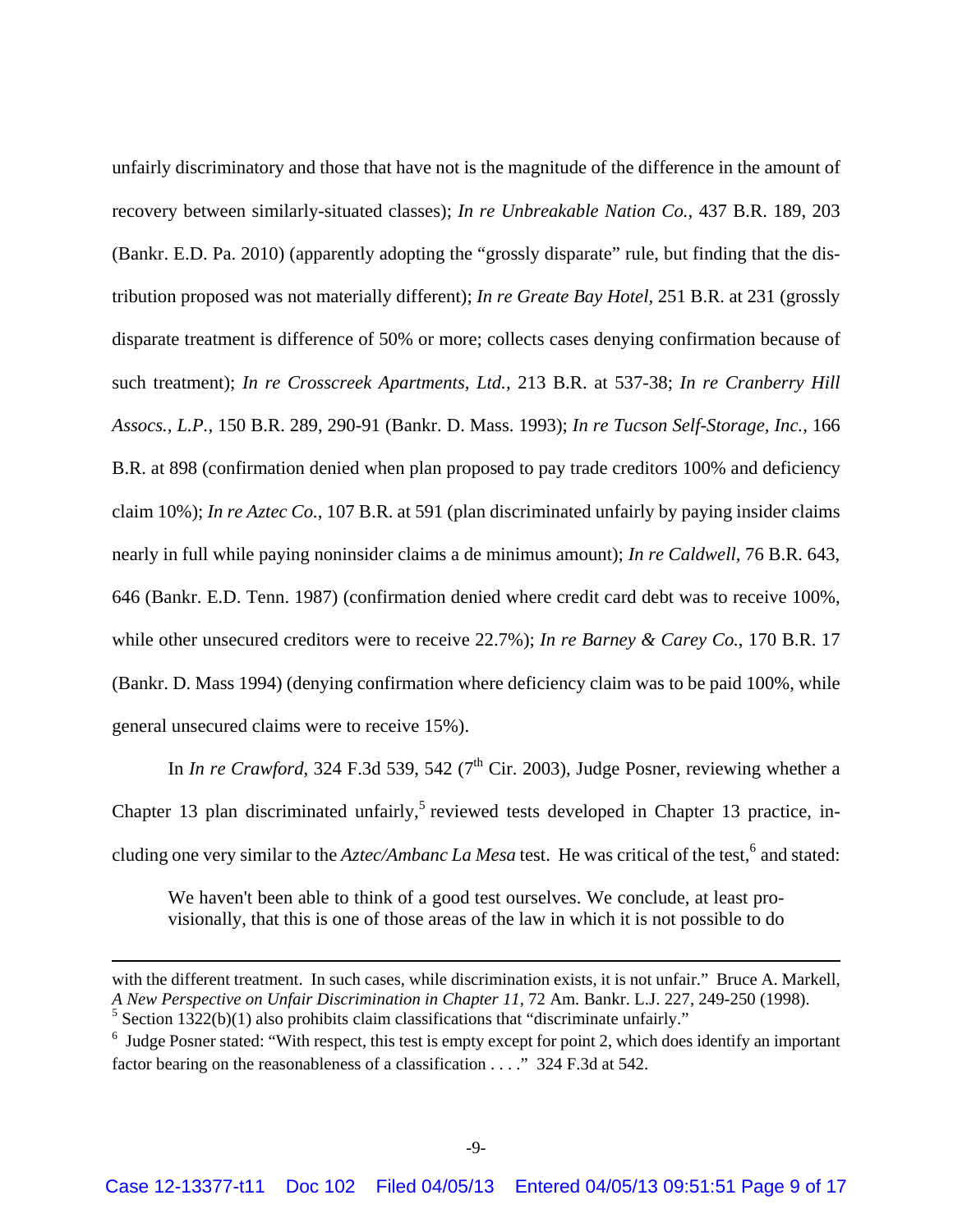better than to instruct the first-line decision maker, the bankruptcy judge, to seek a result that is reasonable in light of the purposes of the relevant law, which in this case is Chapter 13 of the Bankruptcy Code; and to uphold his determination unless it is unreasonable (an abuse of discretion).

324 F.3d at 542. *See also In re Pracht*, 464 B.R. 486, 491 (Bankr. M.D. Ga. 2012) (citing *Crawford* and reviewing the attempts courts have made to formulate tests for "unfair" discrimination); *In re Orawsky*, 387 B.R. 128, 141 (Bankr. E.D. Pa. 2008) (reviewing the various tests used in Chapter 13).

 The Court agrees with *Crawford* that none of the tests (in this case for Chapter 11) is helpful or tailored enough to be adopted. The *Aztec/Ambanc La Mesa* test, for example, while somewhat helpful, is general and vague (e.g. using "reasonable basis" and "good faith"), and therefore gives insufficient guidance. Judge Markell's "rebuttable presumption" test, on the other hand, seems restrictive, and could exclude treatment that is fair.

 In the Court's opinion the only helpful general rules are (1) if the disparate treatment is "grossly disproportionate" the plan proponent will have a heavy burden to justify the treatment, and (2) if a plan is feasible and could be confirmed without materially disparate treatment, then the burden on the plan proponent to justify disparate treatment will be particularly heavy. Apart from these rules, the determination whether any discriminatory treatment is "unfair" will be left to the sound discretion of the Court.

 Here, there is a gross disparity between the proposed dividend to non-priority unsecured creditors (75%) and the proposed dividend to SBA (1.67%).<sup>7</sup> In addition, it appears it may be possible to draft a plan that would not discriminate against the SBA (e.g. a plan that treats all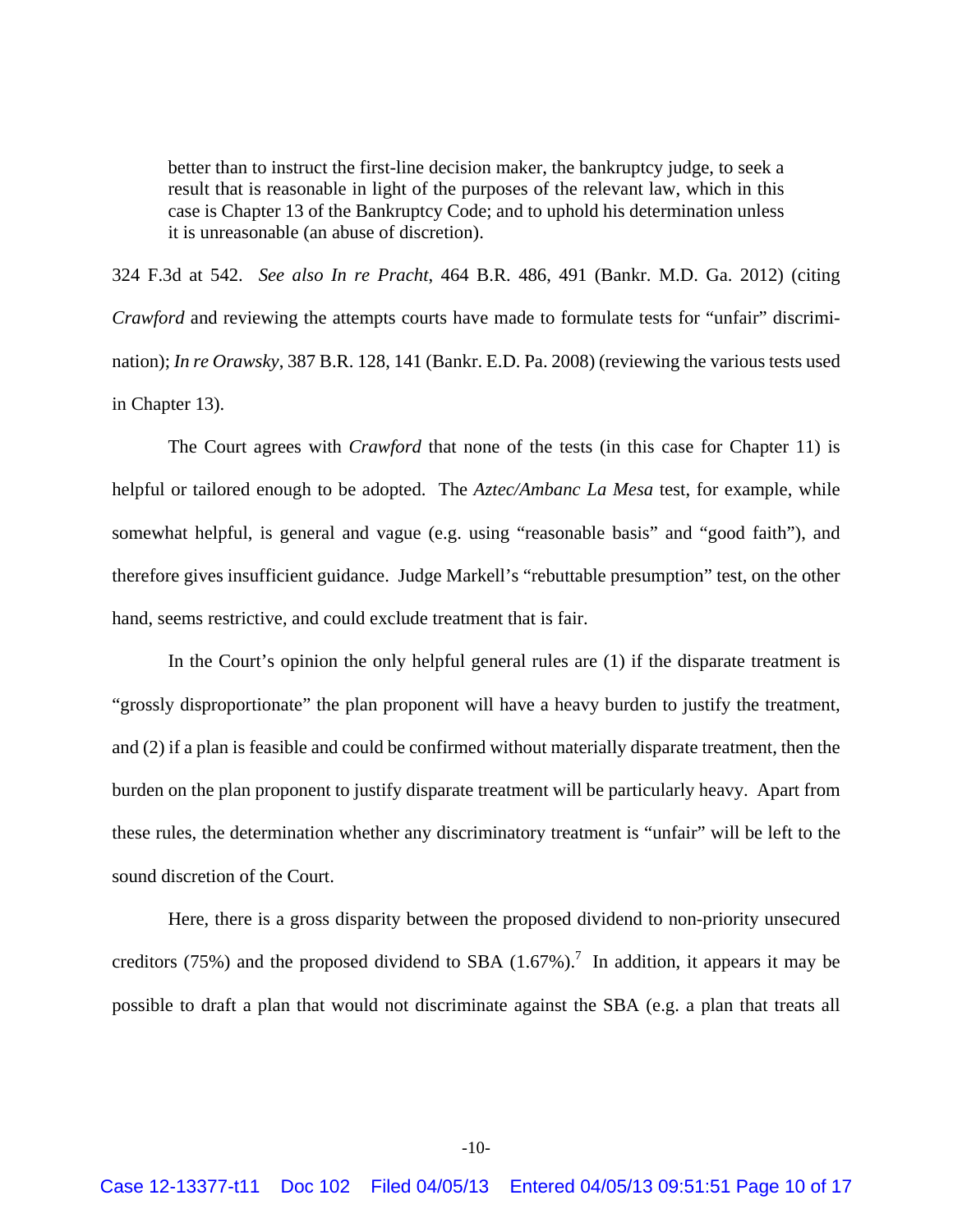unsecured claims the same, which SBA would agree to vote for). Thus, while the current Plan is not unconfirmable on its face, the Debtor will carry a heavy burden to justify SBA's disparate treatment.

#### IV. ARTIFICIAL IMPAIRMENT OF GENERAL UNSECURED CLAIMS

 The claims pool for Class 6 totals \$10,554.73. Disclosure Statement, p. 18. Under the Plan, \$7,916.04 would be paid to Class 6 creditors. The Debtor does not say why Class 6 is not paid in full, when equity proposes to infuse \$150,000 into the Debtor within 15 days of the Effective Date. SBT argues that the Plan "artificially" impairs Class 6 claims.

 Before a plan proponent can attempt to "cram down" a plan on a nonconsenting impaired class (here, SBT and SBA), at least one impaired class of claims must vote in favor of the plan (here, Class 6). 11 U.S.C.  $\S$  1129(a)(10) and/or 1129(b)(1). "Artificial" impairment occurs when the plan proponent causes the class to be impaired without an economic justification for doing so, for the apparent purpose of obtaining the required vote of an impaired claim. *See In re Dunes Hotel Associates,* 188 B.R. 174, 184-89 (Bankr. D.S.C. 1995). Artificial impairment has generally been held to violate §§ 1129(a)(10) or § 1129(a)(3) (good faith). *In re Cottonwood Corners Phase V, LLC*, 2012 WL 566426, at \*15 (Bankr. D.N.M. 2012), citing *In re Village at Camp Bowie I, L.P.,* 454 B.R. 702, 708–09 (Bankr. N.D. Tex. 2011) and *In re Quigley Co., Inc.,* 437 B.R. 102, 126 (Bankr. S.D.N.Y. 2010). Regardless of the Code section, the practice generally is condemned. *In re Windsor on the River Associates, Ltd., 7 F.3d 127, 132 (8<sup>th</sup> Cir. 1993); <i>Cottonwood Corners, at \*15*; *In re Dean*, 166 B.R. 949, 954 (Bankr. D.N.M. 1994).

 <sup>7</sup> In other words, other non-priority unsecured creditors are preferred over the SBA at a rate of almost 45 to 1.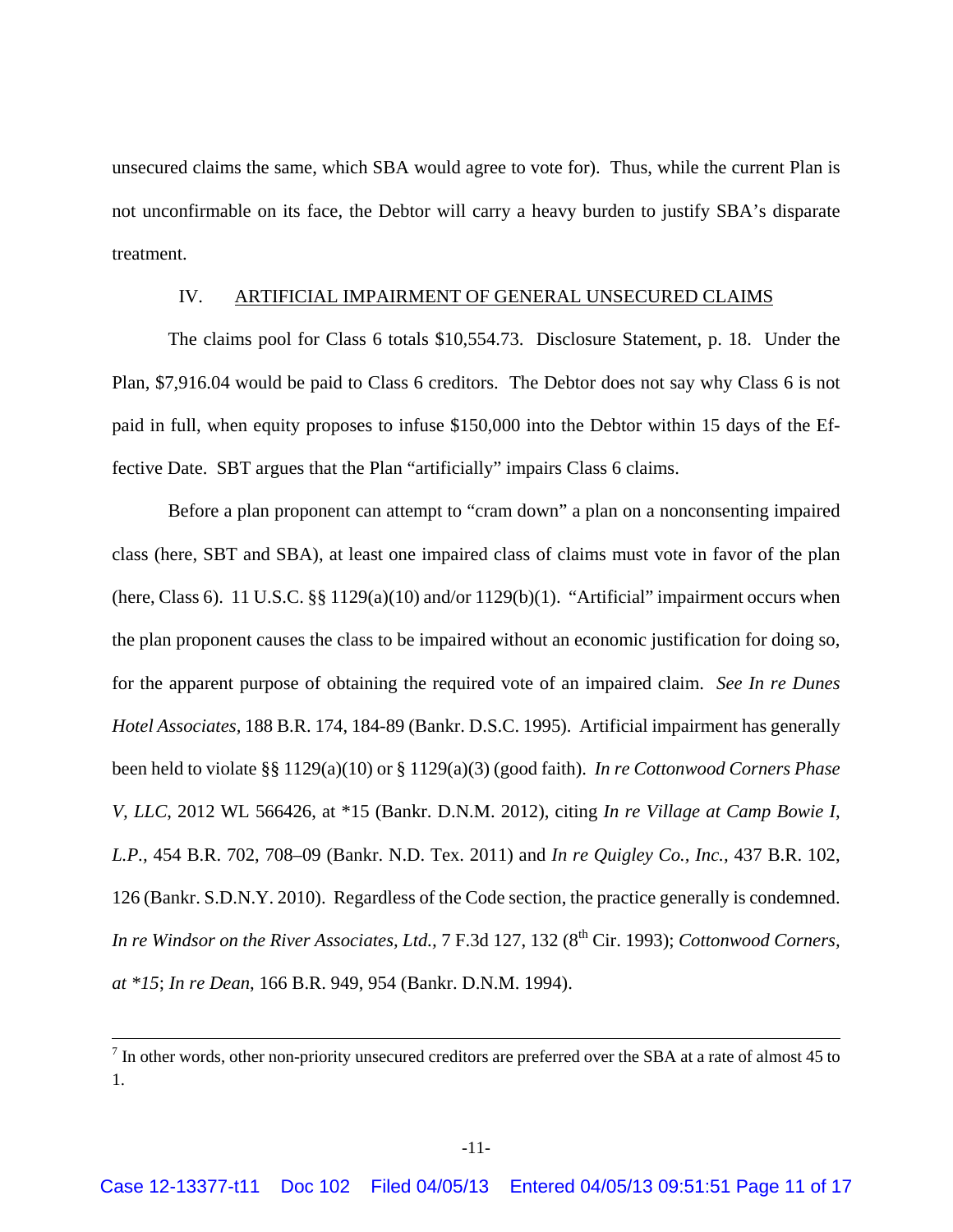Like the issues of separate classification and disparate treatment, there may be legitimate business reasons for Debtor's proposed treatment of Class 6. If there is no economic justification for failing to pay Class 6 in full after confirmation rather than the proposed 75%, then the impairment of the class likely would be "artificial" and impermissible.

 Because Debtor should be given a chance to present evidence to explain the reason for Class 6's treatment, the treatment does not render the Plan facially unconfirmable.

#### V. CLASSIFICATION OF CHOICE HOTEL'S CONTRACT TREATMENT

 The Plan sets out the treatment of Choice Hotels' executory franchise agreement in Class 5. Plan, p. 7. The Debtor proposes to assume the agreement as part of the Plan. *Id.* In the treatment of Class 5, Debtor proposes to cure its pre-petition payment default under the agreement (about \$67,000) by paying \$50,000 within 30 days of the Plan's effective date.

 The Court has no objection to Debtor attempting to negotiate a discount with Choice Hotels. Nevertheless, counterparties to assumed executory contracts are not "classified" and are not entitled to vote, even if there is a pre-petition arrearage that must be cured. *See In re Greystone III Joint Venture, 995 F.2d 1274, 1281 (5<sup>th</sup> Cir. 1991), <i>cert. denied, 506 U.S. 821 (1992)* ("A party to a lease is considered a "creditor" who is allowed to vote, 11 U.S.C. § 1126(c), only when the party has a claim against the estate that arises from *rejection* of a lease") (emphasis in original); *In re Mount Carbon Metropolitan Dist.,* 242 B.R. 18, 38-9 (Bankr D. Colo. 1999) (executory contract holders whose contracts are to be assumed are not entitled to vote; such holders whose contracts will be rejected are entitled to vote as unsecured creditors); *In re Motel Associates of Cincinnati,*  50 B.R. 196, 200 (Bankr. S.D.N.Y. 1985) (implying that, subject to proper notice to the franchisor, the debtor can disallow the franchisor's plan vote because the debtor proposes to assume the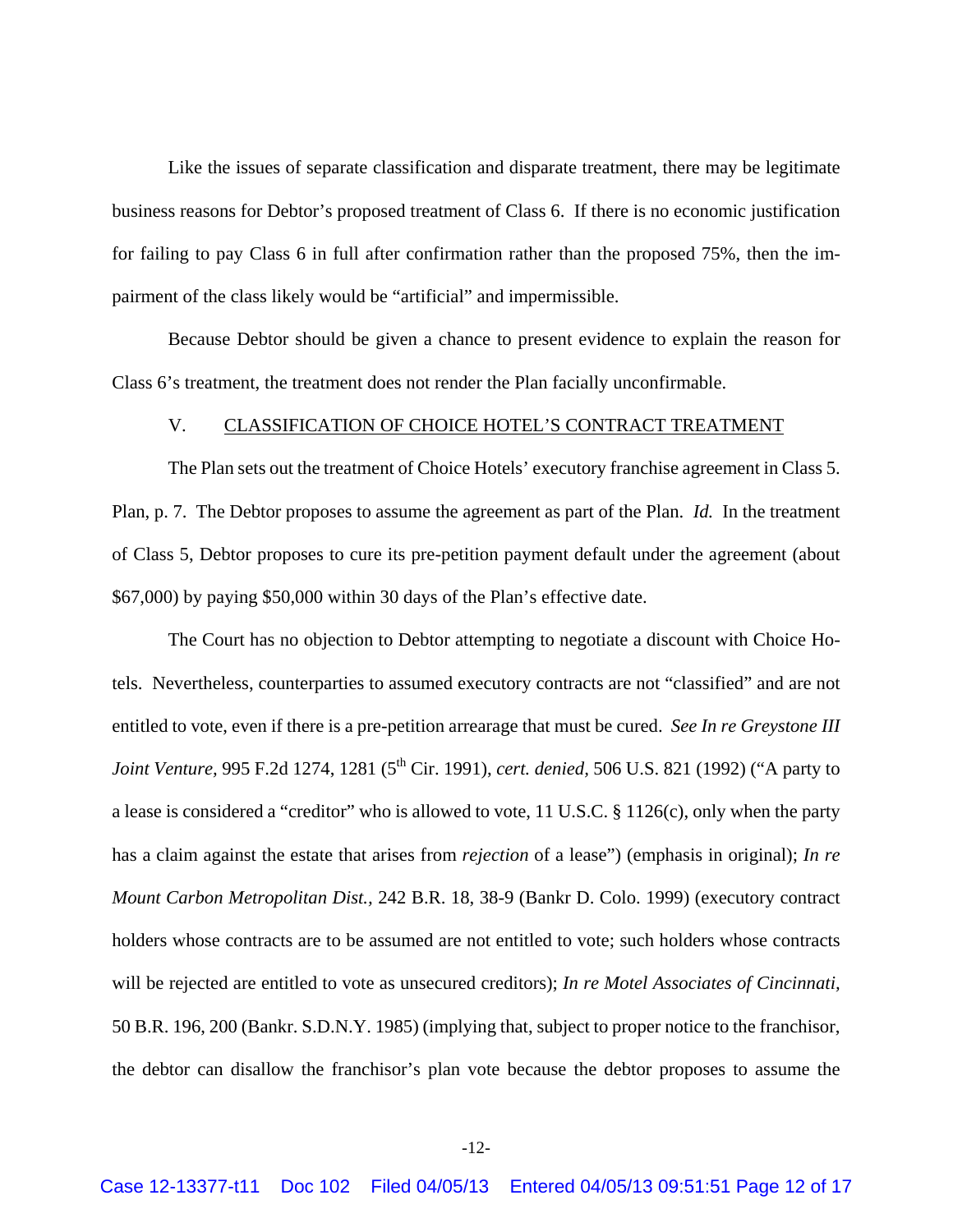franchise agreement so the franchisor will not have a claim). *See generally* 11 U.S.C. §  $1123(a)(1)$ .

 So long as Debtor and Choice Hotels understand that Choice Hotels may not vote on the Plan, the classification of Choice Hotels' executory contract interest probably is harmless error that can be corrected by a Plan amendment or in a confirmation order. The classification does not render the Plan unconfirmable on its face.

#### VI. TREATMENT OF TRD CLAIM

 SBT also objects to the classification of TRD's claim. TRD filed lien notices pre-petition, securing its gross receipts tax claim. Debtor, while classifying TRD's claim as a secured claim, takes the position that the value of the liened property is less than the amount of other claims secured by prior liens thereon, so TRD is unsecured. Debtor therefore treats TRD as holding an unsecured priority tax claim.

 Priority tax claims are not classified and may not vote. *See* § 1123(a)(1) (classified claims do not include §507(a)(8) priority tax claims); *In re Bryson Properties, XVIII,* 961 F.2d 496, 501  $(4<sup>th</sup> Cir. 1992)$  ("[w]e agree that priority tax claimants, which receive preferential treatment under the Code (*see* 11 U.S.C. § 1129(a)(9)(C)), are not an impaired class that can accept a plan and bind other truly impaired creditors to a cram down"); *In re Perdido Motel Group, Inc.,* 101 B.R. 289, 293 (Bankr. N.D. Ala. 1989) (same); *In re Winters,* 99 B.R. 658, 663-64 (Bankr. W.D. Pa. 1989) (same). There is nothing wrong with classifying TRD's claim, to the extent the claim is secured. On the other hand, since Debtor's position is that TRD's claim is not secured, the claim should not be classified and should not be able to vote.

Like the Choice Hotels classification, Debtor's classification of TRD's claim is harmless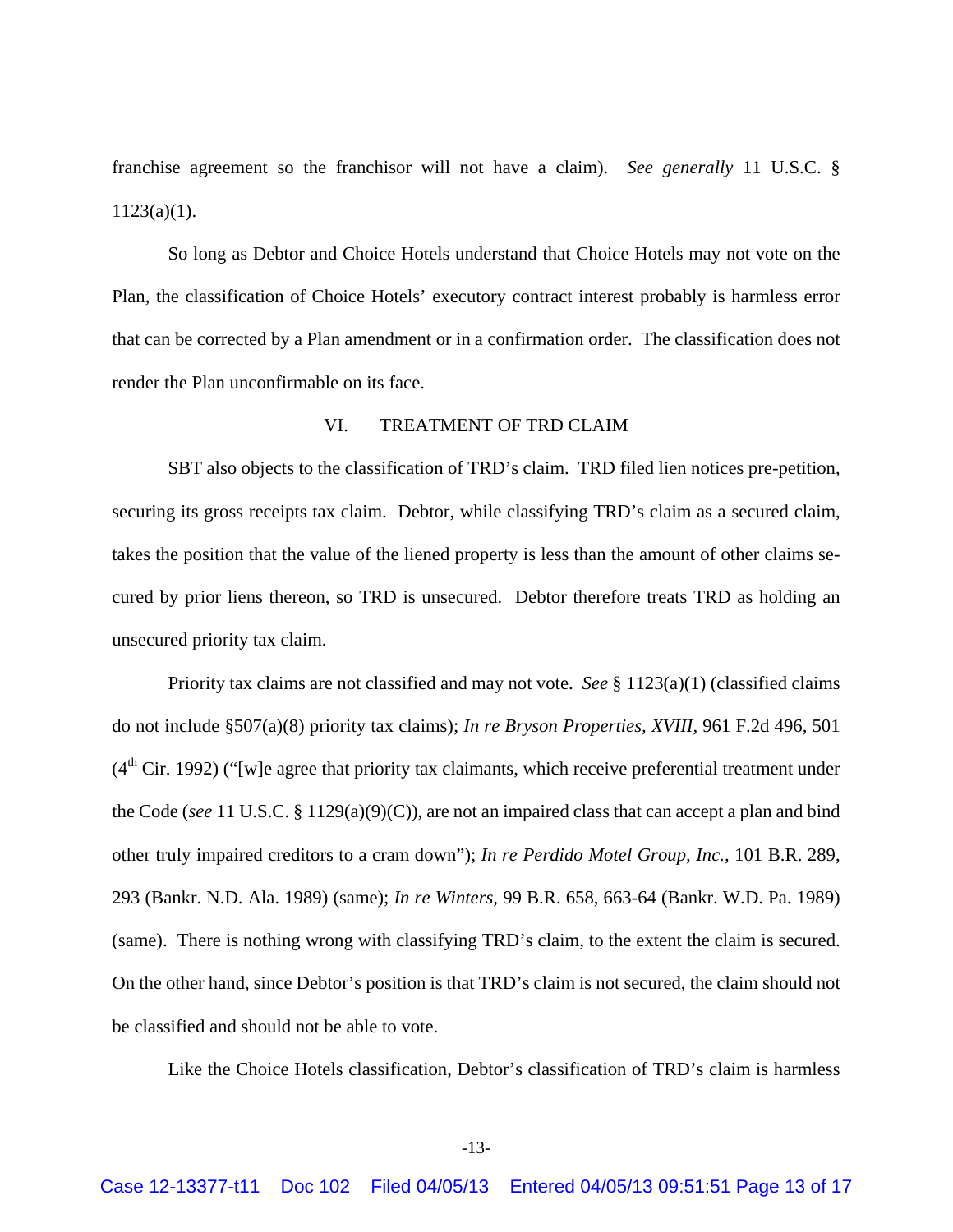error that can be fixed by a Plan amendment or in a confirmation order, and does not make the Plan facially unconfirmable.

#### VII. ABSOLUTE PRIORITY RULE

 SBT and SBA object that the Plan violates the "absolute priority rule" found in §  $1129(b)(2)(B)$  and in § 1129(b)'s "fair and equitable" requirement.<sup>8</sup> The Plan proposes that existing equity holders will invest new capital of \$150,000 in exchange for retention of their equity. Plan, p. 8. This proposal is an attempt to comply with the "new value" exception to the absolute priority rule. *See Bank of America National Trust and Sav. Assn. v. 203 North LaSalle Street Partnership,* 526 U.S. 434 (1999) (discussing at length, without explicitly approving, the "new value" exception). *LaSalle* went on to say that the best way to determine the proper amount of "new value" is to expose the new equity to a market:

Under a plan granting an exclusive right, making no provision for competing bids or competing plans, any determination that the price was top dollar would necessarily be made by a judge in bankruptcy court, whereas the best way to determine value is exposure to a market.

526 U.S. at 457.

Whether a market test would require an opportunity to offer competing plans or would be satisfied by a right to bid for the same interest sought by old equity, is a question we do not decide here. It is enough to say, assuming a new value corollary, that plans providing junior interest holders with exclusive opportunities free from competition and without benefit of market valuation fall within the prohibition of §  $1129(b)(2)(B)(ii)$ .

526 U.S. at 458. From the above, it is clear from that" when a reorganization plan is proposed by

a debtor during the exclusive period and gives old equity holders the opportunity to purchase eq-

 $8$  *See, e.g. In re Maharaj,* 681 F.3d 558, 560 (4<sup>th</sup> Cir. 2012) (discussing history of the absolute priority rule and the "fair and equitable" requirement).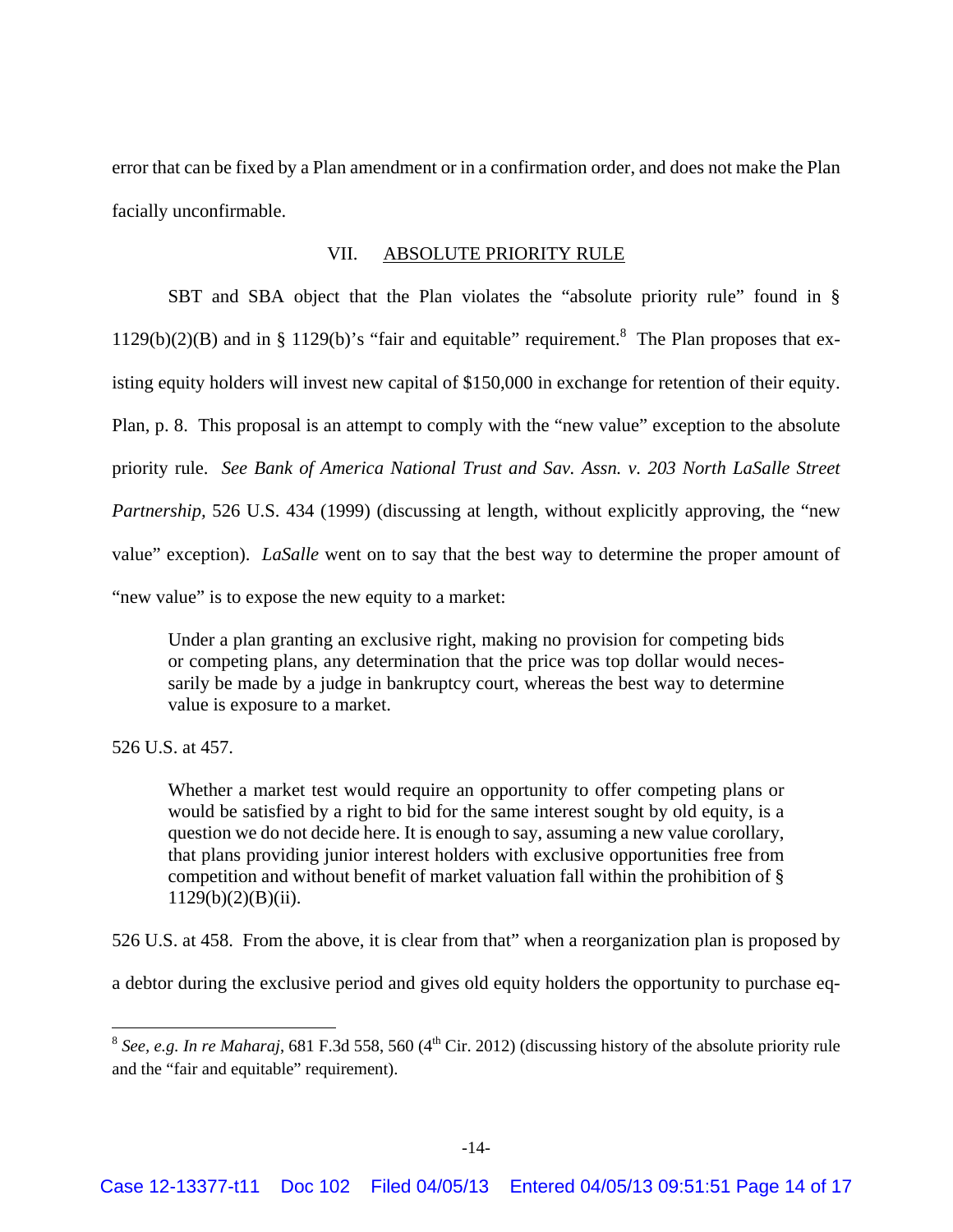uity in the reorganized debtor, *actual* market testing is required of the stock in the reorganized debtor." *H.G. Roebuck & Son, Inc. v. Alter Communications, Inc.,* 2011 WL 2261483, at \*7 (D. Md. 2011), citing *LaSalle*, 526 U.S. at 457 (emphasis in the *Roebuck* opinion).

 The Plan does not comply with this requirement. Since it is clear that SBA will not accept the Plan or be paid in full, the lack of *LaSalle-*mandated market testing renders the Plan nonconfirmable. *See In re Castleton Plaza, LP, 707 F.3d 821, 822 (7<sup>th</sup> Cir. 2013)* (reversing the bankruptcy court's plan confirmation order, the Seventh Circuit ruled that under *LaSalle,* if unsecured creditors are not paid in full and reject the plan, an insider of the equity holder cannot inject new value and obtain ownership; the debtor must expose the new equity to some type of competitive bidding process); *In re GAC Storage El Monte, LLC*, 2013 WL 1124074, at \*17 (Bankr. N.D. Ill. 2013) (plan has to provide an opportunity for competition); *In re Graham & Currie Well Drilling Co., Inc.,* 2011 WL 5909632, at \*1 (Bankr. E.D.N.C. 2011) (appropriate value of new equity must be determined by the market); *In re RIM Development, LLC,* 448 B.R. 280, 292 (Bankr. D. Kan. 2010) (failure to provide for *LaSalle*-type "competition or market valuation" renders plan "patently unconfirmable").

 Debtor argues that it is too soon to consider *LaSalle's* requirements because Debtor may still be able to convince SBA to vote in favor of the Plan, in which case no such auction would be required. That is theoretically true, but SBA's opposition to the current Plan is strong enough, and Debtor's treatment of SBA's claim is harsh enough, for the Court to conclude that the Plan must comply with LaSalle's market/competition requirements, whatever they might be,<sup>9</sup> to proceed. It

<sup>&</sup>lt;sup>9</sup> The Court is not ruling on what type of market exposure and/or competitive process would satisfy *LaSalle*.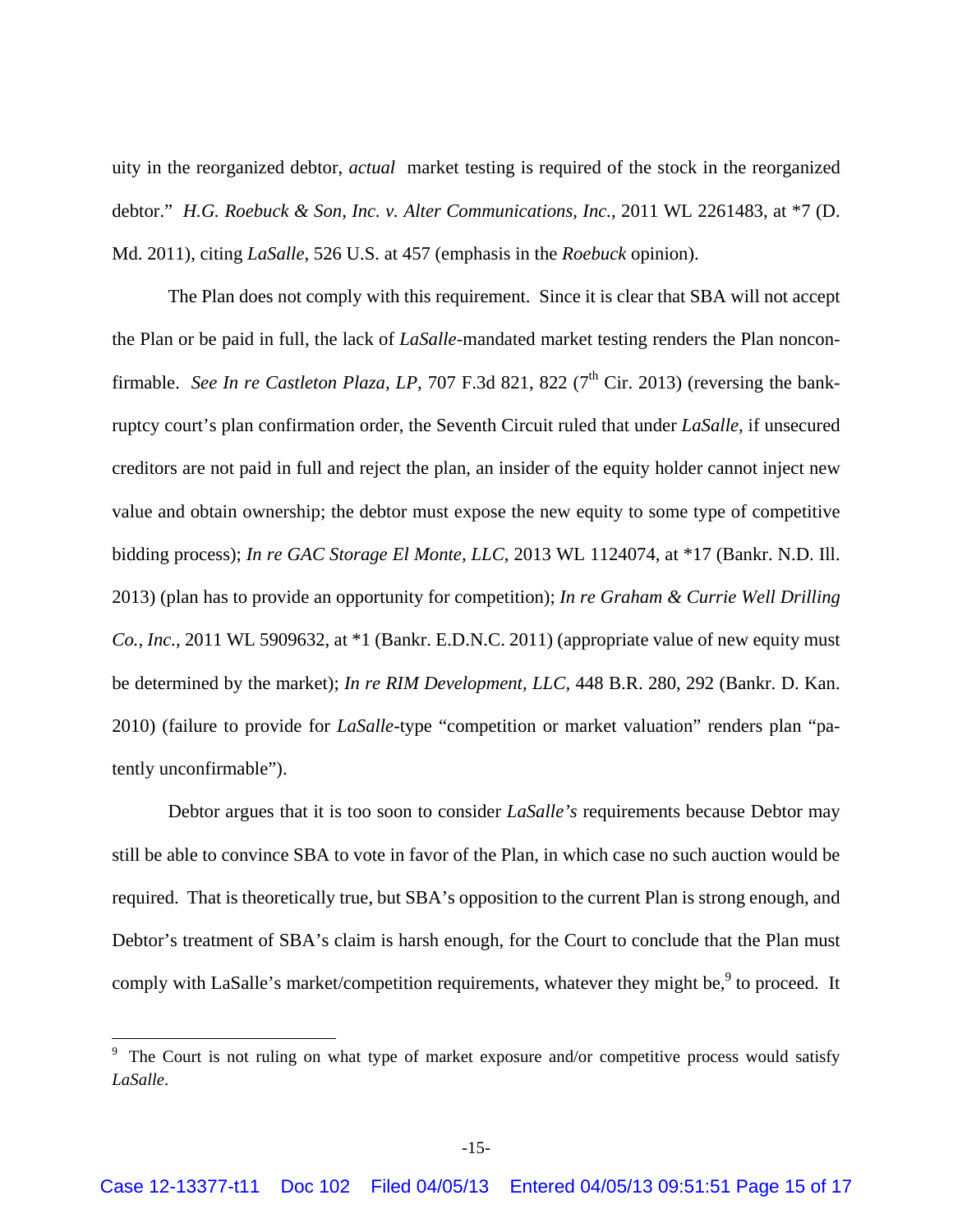would be permissible to draft a plan that proposed *LaSalle*-compliant treatment if and only if an impaired class of unsecured claims rejected the Plan.

# VIII. CONCLUSION

 The Court will not deny approval of the Disclosure Statement because of the separate classification of SBA's unsecured deficiency claim, the grossly disparate treatment of SBA's deficiency claim, or the impairment of the general unsecured claims. Although it appears Debtor will have an uphill battle convincing the Court that these Plan provisions comply with §§ 1122(a) and/or 1129, the Debtor should be allowed an opportunity to provide supporting evidence and argument.

 Similarly, the Court will not disapprove the Disclosure Statement because of the "classification" of Choice Hotels and TRD, so long as Debtor, Choice Hotels, and TRD understand that the classes are nonvoting.

 The Court will, however, disapprove the Disclosure Statement because, given SBA's commitment to vote against and object to the Plan in its current form, the Plan violates *LaSalle's*  prohibition against "providing junior interest holders with exclusive opportunities free from competition and without the benefit of market valuation."

An appropriate order will be entered.

 $mu$ 

 Hon. David T. Thuma United States Bankruptcy Judge

Entered on docket: April 5, 2013